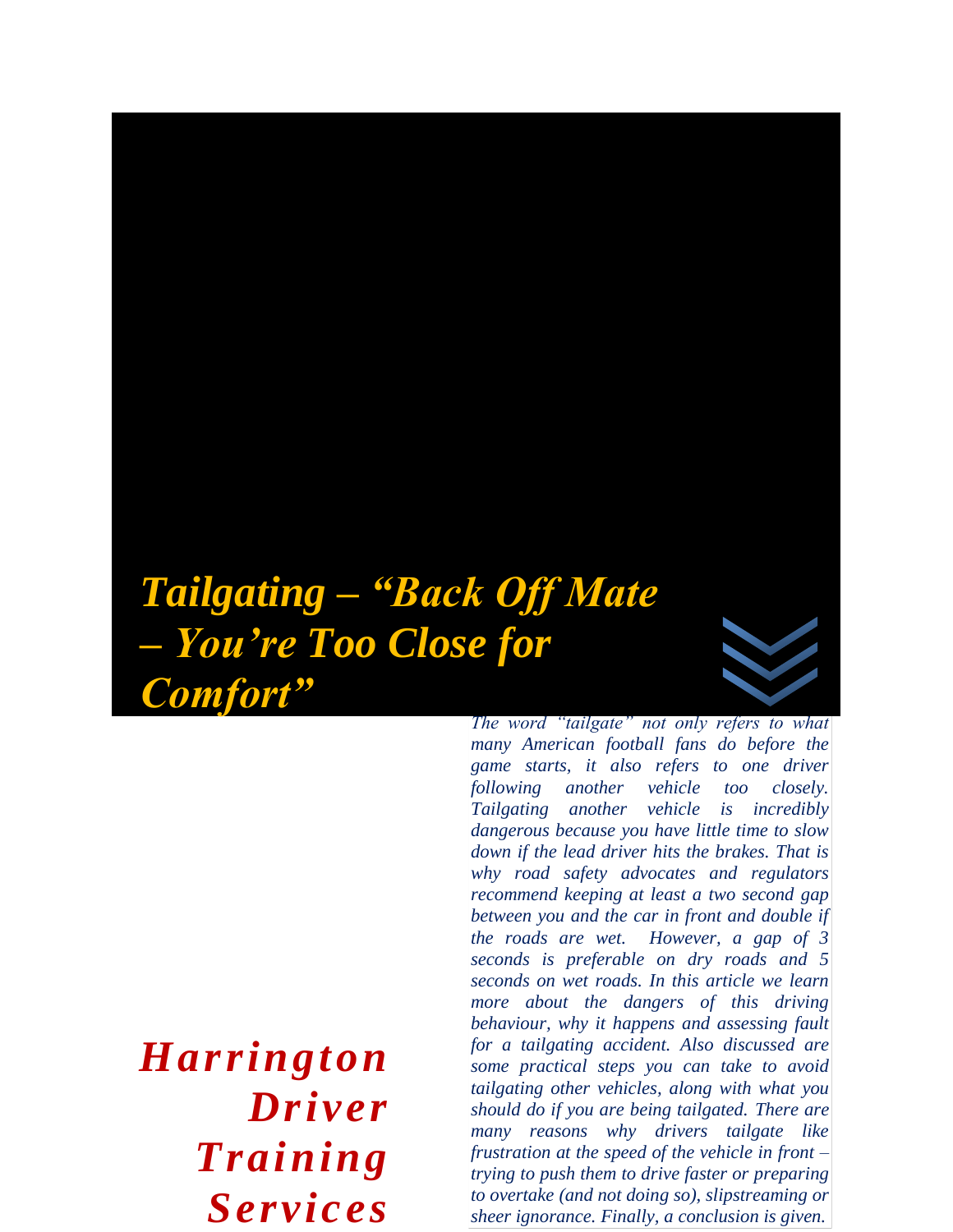# *Tailgating - "Back Off Mate – You're Too Close for Comfort"*

 *Tom Harrington LL B F Inst. MTD (December 2020)*

#### *Introduction*

ailgating is the scourge of drivers everywhere especially on fast moving roads like motorways. Indeed it appears that no motorist is safe from those drivers intent on getting up close and personal, whose impatience and Tailgating is the scourge of drivers everywhere especially on fast moving<br>roads like motorways. Indeed it appears that no motorist is safe from those<br>drivers intent on getting up close and personal, whose impatience and<br>ig on the receiving end, what effect do tailgaters have on traffic itself? A negative one, it transpires. A recent study  $\frac{1}{1}$  claims journey times would be almost halved if only people adhered to the recommended distance between vehicles – the equivalent of one car length for every 10mph, in case you were wondering. Tailgating bunches, creating pockets of traffic that simply put, slow us all down. Some of the worst tailbacks are in fact phantom traffic jams – created only as a result of spontaneous reactions, such as motorists reacting to sudden changes in speed with sharp braking. Tailgating accounts for much of this. Of course this nasty habit also results in greater fuel consumption and the costs associated with such, not to mention the release of further toxins, namely CO2 emissions. Directly or indirectly, tailgate tantrums undermine us all. So what, if anything, can be done about it? Various laws have been implemented over the years but passing these is one thing, enforcing them quite another. The aforementioned car length for every 10mph was originally championed, before giving way to what's known as the two second rule. The latter was based on typical perception and reaction times. Perhaps unsurprisingly, this morphed into the three second rule and the four second equivalent after that. We reached a fifth iteration before somebody called an eventual halt to proceedings. Guidance is forever changing but it counts for little when a self-proclaimed King of the Road suddenly swoops into your lane with little to no warning, leaving you mere millimetres apart. Are you at that point the guilty party? Of course not, but roads are hard to police and sometimes variables mean we can't guarantee coming to a sudden stop so as to avoid a collision. That's when the trait has potentially fatal consequences. Indeed the Global Driver Risk Management Company revealed drivers are at the highest risk of rear-ending a fellow road user when following less than two seconds behind.

 $\overline{a}$ 



<sup>1</sup> *MT's Computer & Artificial Intelligence Lab*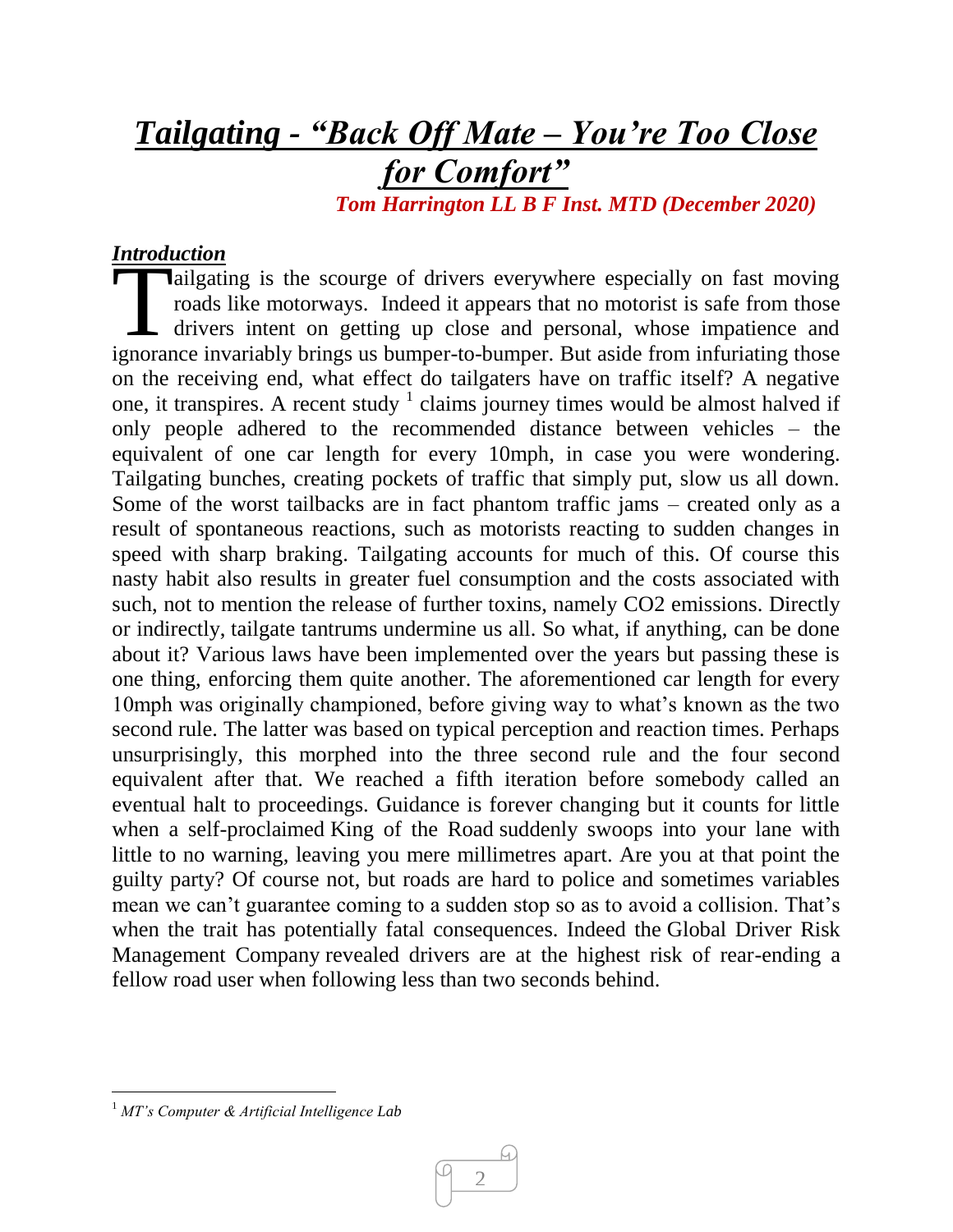This, it's generally accepted, leaves no time to brake. Conditions also play a part. The gap left should vary according to speed, weather, visibility and more.

# *Tailgating – What is it?*

Driving extremely close to the car in front is called 'tailgating', and is particularly dangerous. If you are being tailgated by someone, then gently ease off the gas and allow the space in front of you to increase. You really don't want to put yourself in a position where you have to brake from being too close to the car in front. If the tailgater is still close behind and happens to hit you in the rear, then, if you have left plenty of space in front of you, your vehicle will not impact the one in front, possibly preventing a major pile up. It also makes the insurance situation a little less complicated. So, what exactly is a safe separation distance? A safe separation distance is a safety margin or empty road between you and the vehicle in front. Think about what happens as a pedestrian, when you are walking close behind someone on the street, and they stop suddenly, for some reason or other. What happens? You bump into them or take a sideways swerve to avoid bumping into them. However, if there were more than just a couple of feet between you and this person, you would notice him stopping in good time to avoid him safely. This is how it works on the road, too. If you follow too close, you leave no time and no space should things to change rapidly. This may leave you having to do an [emergency stop](https://www.drivingtestsuccess.com/blog/how-safely-complete-emergency-stop) or undertaking a dangerous manouvere, in order not to hit the back of the car in front. If you're too close, it means trouble waiting to happen. So, how far away should you be from the car in front of you? It is generally a good idea on urban and suburban roads, to give plenty of space in front. For example, on dry roads, you can leave approximately 1 metre (1 yard) for every one mile per hour, of your speed. At 30 mph you will be 30 metres away from the guy in front; enough to encompass the suggested [overall stopping distance](https://www.drivingtestsuccess.com/blog/stopping-distances-and-theory-test) published in The Highway Code and the Rules of the Road.<sup>3</sup> Also, we are told to keep a 2 second gap on dry roads and a 4 second gap on wet roads. However, better again; keep a 3 seconds gap on dry roads and 5 seconds gap on wet roads. Some jurisdictions may require a minimal gap of a specified distance or time interval. When following heavy vehicles or in less than ideal conditions (e.g. low light or rain), a longer distance is recommended.

# *Reasons People Tailgate Other Vehicles*

l

Frustration at the speed of the vehicle in front – trying to push them to drive faster

<sup>&</sup>lt;sup>3</sup> A safe separation distance. Learner Driving Test. drivingtestsuccess.com



<sup>2</sup> MAT Foundry Group Ltd., *What is the effect of tailgating in traffic?* matfoundrygroup.com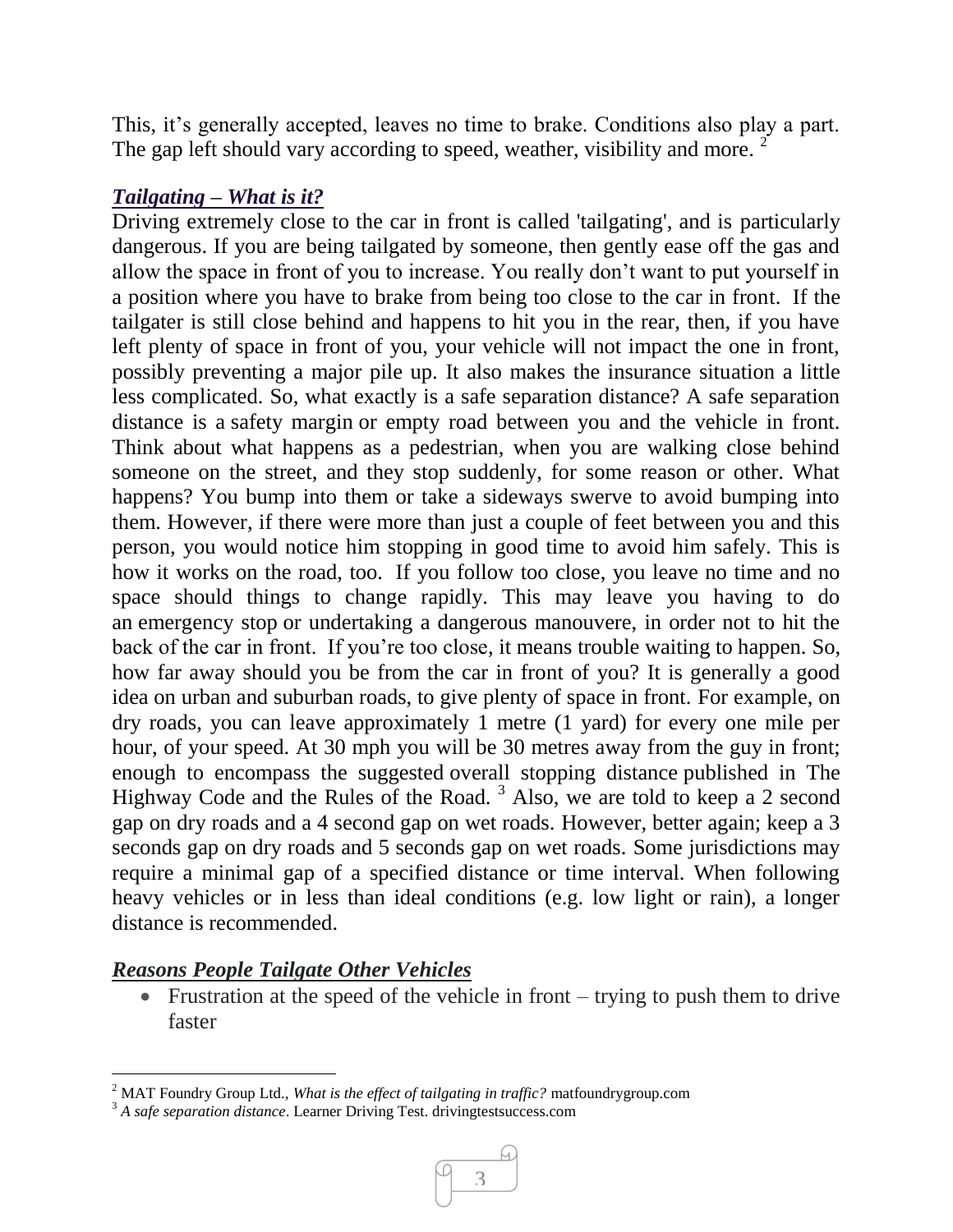- Preparing to overtake moving closer so that there's less distance to cover while overtaking *(This is normal for overtaking, provided you don't sit there indefinitely. Ed.)*
- Ignorance of the consequences
- Drafting or slipstreaming trying to get a fuel economy advantage
- Blocking trying to stop other drivers from entering the stream of traffic in front on a multi-lane road. <sup>4</sup>

# *How Close is Too Close?*

Have you ever been in a rush to get somewhere and wished that the car ahead of you would just hurry up? Have you ever driven a little too close in an attempt to hurry the driver along? If so, you are guilty of tailgating. Tailgating is a dangerous and usually futile practice: *"It only takes one crash in a tailgating line to produce a chain reaction".* The laws of physics and of common sense dictate that you cannot go any faster than the slowest car ahead. Also driving too close forces stronger reactions to everything done by the car in front, making the drive much harder on your nerves and your car. An understanding of the physics of tailgating may be crucial in ensuring road safety and helping tailgaters slow down and enjoy the ride. It might even result in less 'road rage'. Tailgating can lead to multiple car crashes if even one car in a line suddenly slows down. The critical question is *"how close is too close?"* When learning to drive you are usually told to keep a safe distance of at least two seconds behind the car in front of you. As you observe the car ahead of you pass a fixed point, your own car should pass that same point at least two seconds later. This safe distance can also be expressed as one car length per 22 km/h of speed travelled. These rules of thumb are usually given since it is assumed that most people learning to drive do not understand basic physics. But without an understanding of some simple physics, we may all be at increased risk from tailgating. The physics of tailgating is related to motion and the kinematics equations, and includes principles like stopping distance and reaction time. Reaction time is when you are driving along the road at 95 km/h and the car ahead of you suddenly applies the brakes, you must react quickly. Variables like response time become very important. When you first observe that the car ahead of you is stopping, it takes time for the brain to process this information. Reaction time includes the time taken for this processing plus the time for your foot to move to the brake. Reaction time can be determined by utilizing acceleration due to gravity principles. Human perception is the time it takes to recognize a hazard and convince your brain to do something about it. Perception time is around .3 to .7 of a second, that's if you're paying attention.

 4 *Tailgating – what is it and why is it dangerous?* 20 March 2014. driving tests.com.nz

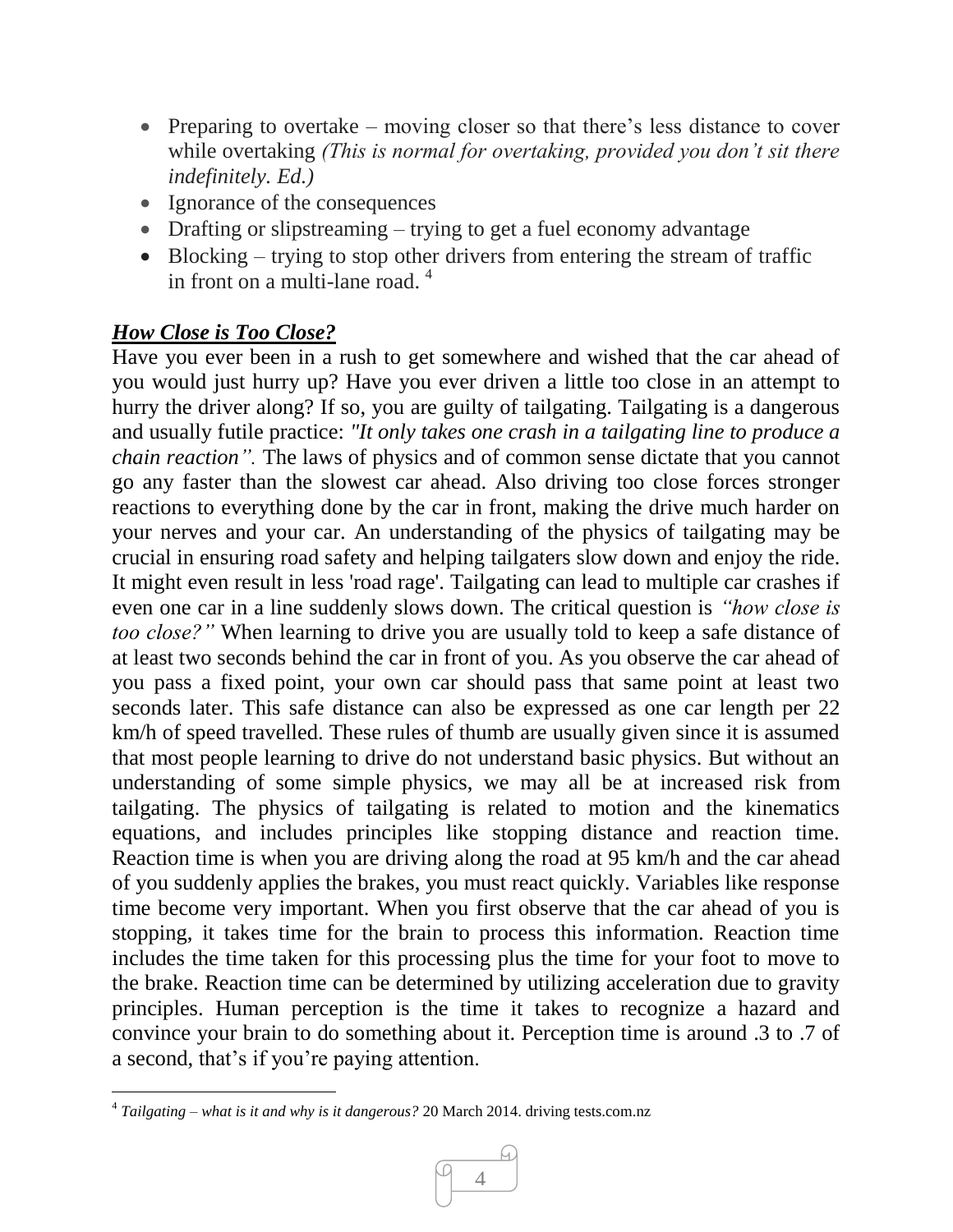Impairment, lack of sleep and distraction can extend perception time. *(Side note: Texting drivers typically take their eyes off the road for 3 to 5 seconds at a time. Ed.)* Human reaction time is from the moment your brain tells your foot to step on the brake until your foot follows through and starts applying pressure. This takes between a quarter and three-quarters of a second. Vehicle stopping capability depends on the type of brakes in the car and how well they work, the condition of the tyres, the weight of the vehicle, the road surface, and many other factors. Even in ideal conditions this varies between vehicles. Some modern sports cars can come to a stop from 60 MPH in under 100 feet, while a new full-size pickup truck may take over 150 feet to stop from the same speed. 5 Typical reaction times are between 0.3 and 0.7 seconds. *Nicklin* (1997)<sup>6</sup> tested reaction time with 64 students using computer trials of simulated brake and gas pedals, to find average reaction times of 0.3 to 0.6 seconds. The reaction times stated above are typically obtained under ideal circumstances where the person being tested is paying attention to the task at hand. In a real situation the driver could possibly be distracted (e.g. having a conversation with a friend, or singing along to the radio).

# *So, How Close is Close Enough?*

You've stopped barely a hair's breadth from the car in front at traffic lights, hoping to get through quickly when the lights change. But you won't. Instead, a new study suggests you'll take just as long as a car stopped up to two car lengths behind the lead driver. To find out whether tailgating pays off, researchers lined up 10 cars at a traffic intersection on a test road, such that they stood different distances apart each time. A drone hovering above the intersection recorded the cars moving as the lights turned to green. Just as it takes time to heat a solid ice cube before it starts melting—a thermodynamic concept called latent heat—there's a time lag before you can safely accelerate your car in a solid jam, [offsetting any advantage of](http://iopscience.iop.org/article/10.1088/1367-2630/aa95f0/meta)  [closeness,](http://iopscience.iop.org/article/10.1088/1367-2630/aa95f0/meta) researchers have found. A car 7.6 metres back, speeds up and covers the extra distance in about the same time it takes the tailgating car, with both crossing the intersection at the same time. That suggests your driver's education teacher was right all along: maintaining a safe distance at traffic lights won't slow you down, and it has the added benefit of reducing your chances of rear-end collisions. But think again if you're waiting in a line full of people. Because pedestrians are slower, the time delay becomes insignificant, making a closer-packed line move quicker.<sup>7</sup> In our fast paced world it is often difficult to slow down when there is so much to do in so little time.

 $\overline{a}$ 

<sup>7</sup> Lakshni Supriya (1 December 2017). *Tailgating won't get you through that intersection any faster*. sciencemag.org



<sup>5</sup> *The Wise Drive. Everything Traffic Safety.* 23 April 2017. thewisedrive.com

<sup>6</sup> Nicklin, R. C., (1997) *Kinematics of Tailgating.* The Physics Teacher. , 35, p. 78-79. kanthonywvhs.weebly.con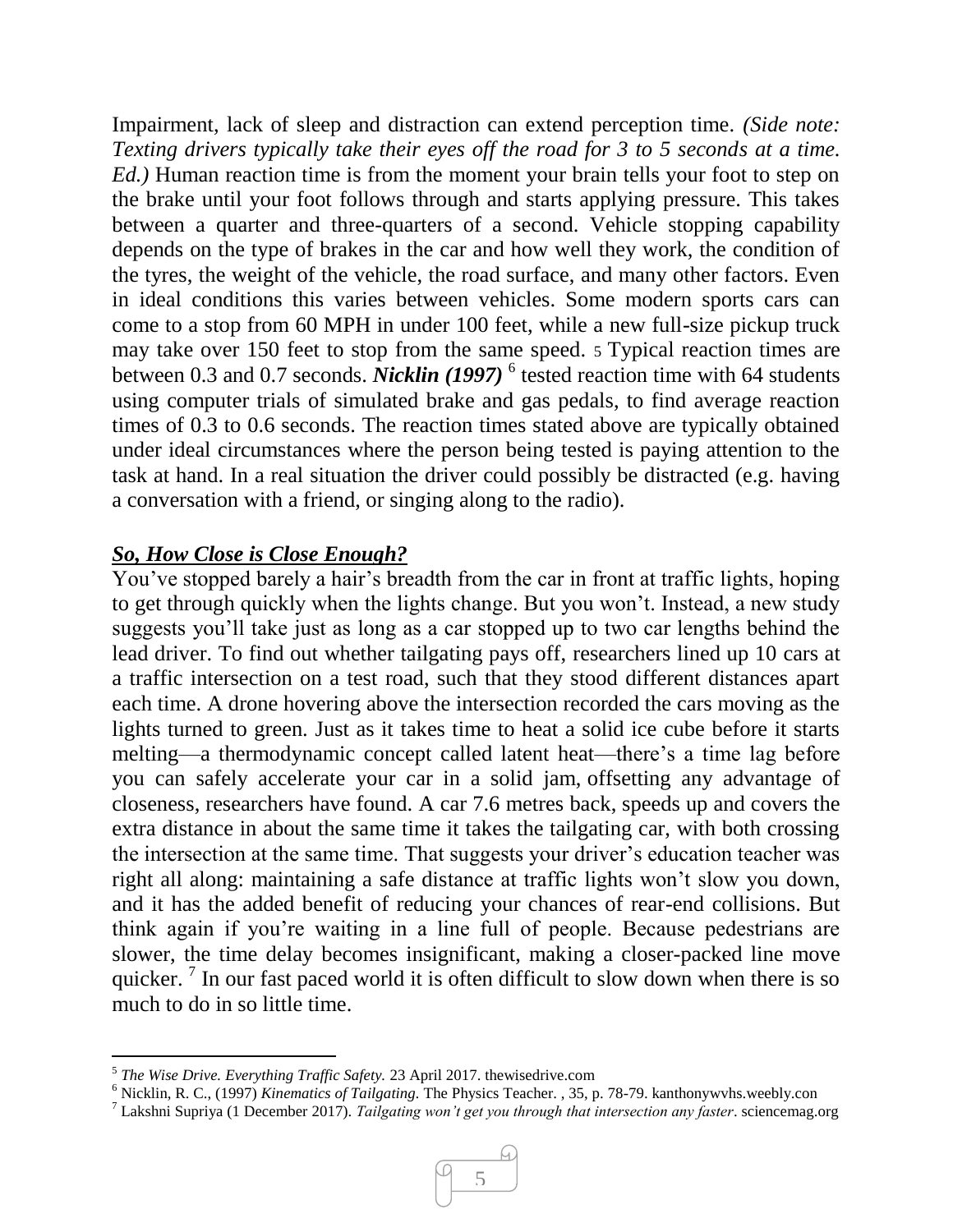Tailgating may give the perception of getting ahead, but a basic understanding of motion shows that this is not the case. So, how close is close enough? In the case of tailgating the answer to this question is 'too close for comfort'.

# *Slipstreaming/Drafting/ Hypermiling/*

 $\overline{a}$ 

OK, so you've mastered rev matching. You know how to avoid under steer. You're now a heel-toe shifting professional and you've read all the racing tips from the professionals. What next? It's time to learn about 'slipstreaming' or 'drafting'. First things first, what is a slipstream, and what does slipstreaming mean? The dictionary definition of the word slipstream, in the context of motorsport, is: *'the partial vacuum created in the wake of a moving vehicle, often used by other vehicles in a race to assist in overtaking'.* So, slipstreaming essentially is when a vehicle takes advantage of the space behind another vehicle where there are decreased air and wind resistance. Now you know what a slipstream is, we're going to look at how slipstreaming works in sports other than motorsport and crucially, the science behind it. As explained above, a slipstream is created behind any moving object where there is some form of resistance for example air, water or otherwise. In the wake of that object, a lower pressure area, or partial vacuum is created. A closely trailing object will experience reduced drag when sitting in this partial vacuum due to the particles dispersed by the leading object. Drafting is a technique used by some [hypermilers](https://en.wikipedia.org/wiki/Hypermiling) <sup>8</sup> to achieve greater fuel economy. A "draft*assisted forced auto stop"* (D-FAS) involves turning off the engine and gliding in neutral while tailgating a larger vehicle in order to take advantage of the reduced [wind resistance](https://en.wikipedia.org/wiki/Drag_(physics)) in its immediate [wake.](https://en.wikipedia.org/wiki/Wake) Some hypermiling techniques are illegal in some countries because they are dangerous. 9 Another instance whereby the practice of driving on a road very close to a frontward vehicle or at a close distance may occur is during an occasion whereby the drivers of the two cars are acquainted to one another. This may be due to it being a procession of motor vehicles, typically carrying or escorting a prominent person that wants to avoid interlopers.

<sup>8</sup> *A hypermiler will start by evaluating whether they even need to drive at all - if a 5-minute drive can be replaced by a walk or cycle, then they'll do that instead. If they do need to drive, then they will plan a route that will be as direct as possible but that also needs the least amount of acceleration and braking. They will also try to drive at a time when traffic is less busy. Hypermiling is all about maintaining momentum, and the more braking and acceleration you do up hills or in heavy traffic, the less efficient your driving is. A hypermiling car will be optimized to deliver the most efficiency, too. This means it will be well maintained and [serviced](https://www.autoexpress.co.uk/car-news/consumer-news/92492/how-to-cut-your-car-service-costs-cheaper-servicing-mots-and-repairs) regularly, while the [tyres](https://www.autoexpress.co.uk/accessories-tyres/91856/tyre-reviews-best-car-tyres) will be inflated to the correct pressure to ensure rolling resistance is at its most efficient. Any unused items in the boot will also be removed to save weight and thus improve fuel economy. When parked, a hypermiler will try and use their location to their advantage. If it's cold, then they will park their car in the direction of the sun so that the sun melts a frosted windscreen, rather than turning on their heated screen. And if it's warm, they'll park in the shade so that the car's air conditioning doesn't have to work too hard to bring the cabin temperature down.*autoexpress.co.uk 9 *["'Hypermiling' tricks sometimes unlawful".](http://www.tulsaworld.com/news/article.aspx?subjectID=15&articleID=20080717_15_E3_spa462136) Tulsa World. Retrieved 2011-05-28.*

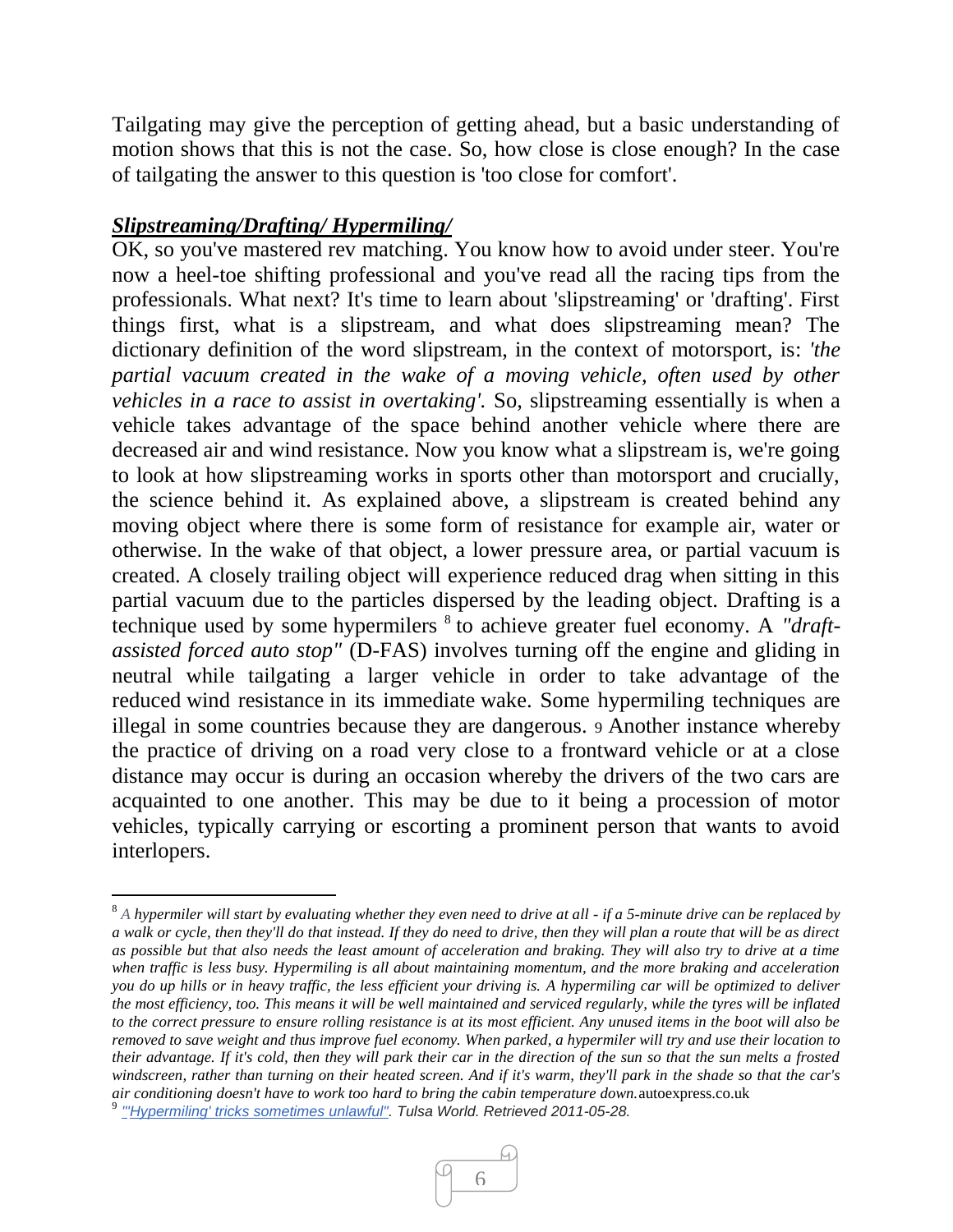Another instance may occur where the leading vehicle is showing directions to the trailing vehicle and the trailing vehicle attempts to avoid allowing an interloping vehicle to come in between them. 10 Another sphere where in tailgating has been observed is among drivers who are in a hurry, or other public road activity whose prerequisite is urgency or [agitation.](https://en.wikipedia.org/wiki/Psychomotor_agitation)<sup>11</sup> "And there's one last tip, don't be a tailgater yourself. After all, only a fool breaks the two-second rule.

# *Platooning & Adaptive Cruise Control*

An outdated concept titled Platooning sought to end the problem and proposed electronically connecting vehicles together so as to coordinate distances between them. In truth this idea was doomed to fail, requiring detailed coordination and a huge network of cars that interconnected. It was then hoped answers lay in the form of Adaptive Cruise Control, a system already installed in thousands of cars worldwide. This particular technology sees sensors placed upon a front bumper. The car itself then taps into what is known as a 'car-following' model, software that programs the vehicle to adhere to a minimum space and time gap between it and the car in front. Better still it adjusts whenever said car either accelerates or slows. But while ACC doubtless reduces pollution it fails to remedy the buildup of traffic. In fact, the more models that adopt the system, the greater the risk of a domino effect and with it yet further bunching.

# *Caught on Camera*

In GB, almost 10,000 vehicles were caught tailgating in the first two weeks of new cameras being tested to clamp down on the offence. Highways England and police have joined forces to tackle the offence which is a factor in around one in eight casualties on England's motorways and major A roads. Soon, motorists caught tailgating can expect to receive letters advising them they were too close to another vehicle and highlighting the dangers of not leaving safe braking distances. The clear messages are – stay safe, stay back! - comes as new footage shows the reality of tailgating. Highways England's Head of Road Safety Jeremy Philips said: *"These new cameras have, sadly, highlighted just how many people are driving too close on our roads. We understand that most tailgating is unintentional by drivers who are simply unaware they are dangerously invading someone else's space. But not leaving enough space between you and the vehicle in front can be very frightening and intimidating – it could also prove fatal".* He added*: "We are trialing the new cameras to make drivers aware of their behaviour and encourage better driving.* 

l <sup>10</sup> *McManus, John (2008). Tactical Emergency Medicine. p. 223.*

<sup>11</sup> *Hennessy, Dwight (2005). Contemporary Issues in Road User Behavior and Traffic Safety. p. 74.*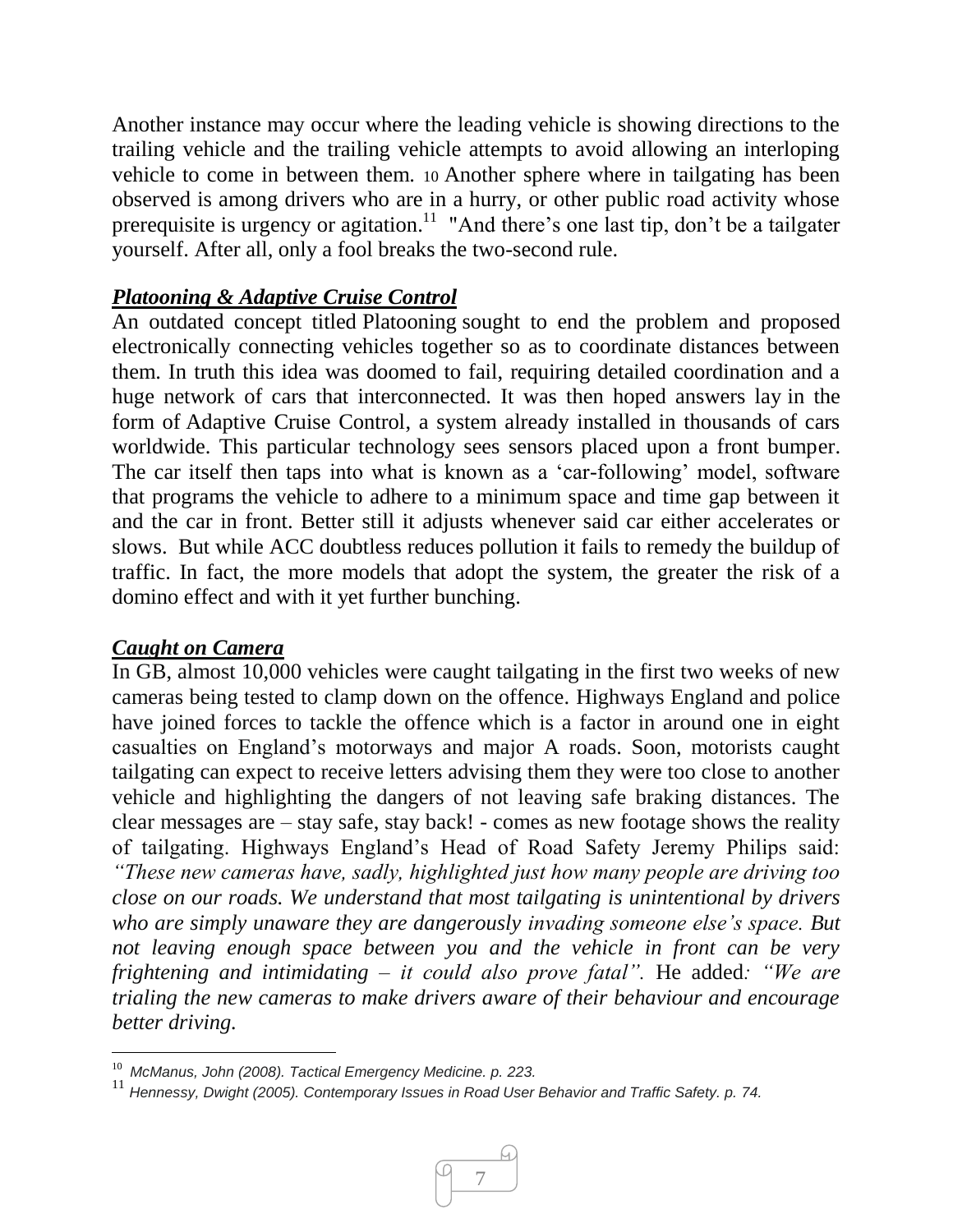*We are also using the Space Invader video game character as a quick reminder to drivers of the risks of tailgating. Our message is simple – Don't be a Space Invader, Stay safe, stay back".* Recently, motorist Caroline Layton, a data and intelligence analyst for Highways England, has told how she feared her small car was going to be hit and 'crushed' as a lorry loomed up behind her in the motorway road works. She was travelling within the speed limit through road works on the M27 when a lorry approached and was 'getting closer and closer'. Footage captured on her rear dash cam shows the lorry just feet away from her car with the driver flashing his lights and gesticulating at her before he eventually indicates and overtakes her. Caroline was driving through road works on the M27, near Junction 4, after finishing work. She said: *"He came up really close, just a couple of metres behind. I thought I had to slow down because if it hit me at 50mph I would be crushed. This was very intimidating behaviour and likely to cause a crash and serious injury. If anyone had stopped in front of me he would have gone into the back of my car and I would have been sandwiched in the middle. From the driver's seat, all I could see in my rear-view mirror was the lorry's grill".* She added: *Although this was the worst incident I have encountered, I have seen a lot of tailgating and it isn't just lorries, all types of vehicle".*

#### *Don't Be a Space Invader*

More than 130 people killed or seriously injured in incidents involving people driving too close in 2018. A survey for Highways England found that while more than a quarter of drivers admitted to tailgating, nearly nine in 10 people say they have either been tailgated or seen it. British Roads Minister Baroness Vere said: *"When people think of the causes of road accidents, tailgating probably isn't one of them, but it's one that can have dangerous repercussions. Highways England's innovative plans are already showing how serious and reckless this behaviour is, and through this campaign I hope we see tailgating drop, making our roads, already some of the safest in the world, safer still".* PC Dave Lee of Northamptonshire Police's Safer Roads Team who is supporting the trial, said: *"Motorists who experience tailgating can often feel intimidated and put under pressure to increase their speed in a bid to create more space between them and the offending vehicle. However, we have seen first-hand the devastating consequences which tailgating can cause. People who carry out this extremely dangerous behaviour are not just putting themselves at risk, but the lives of other road users. Reducing the number of people who are killed or seriously injured on our county's road network remains a policing priority for the Force, which is why it is important to work with our partners on such campaigns in a bid to save lives by making our roads safer".*

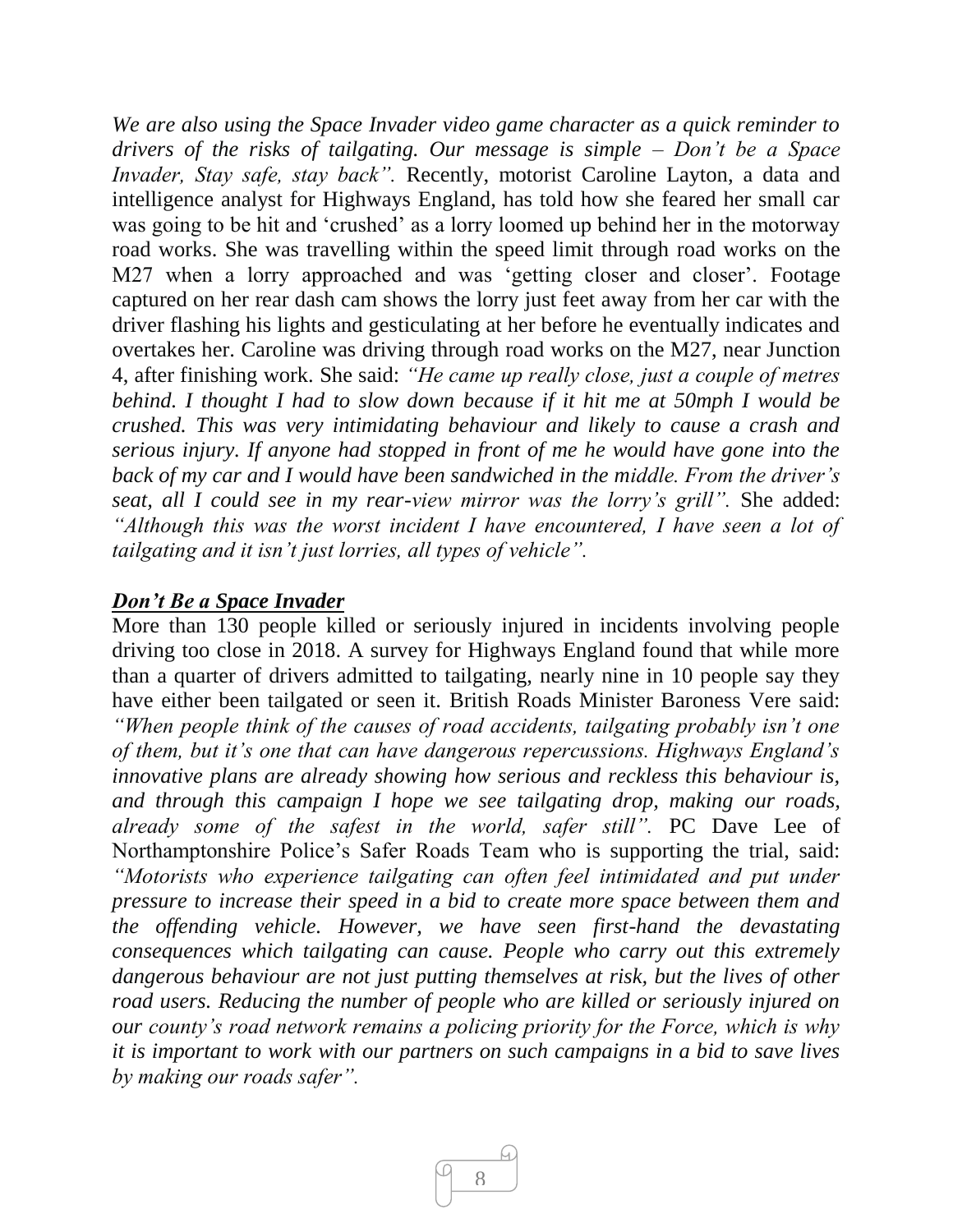Highways England has been working with infrastructure consultancy AECOM on the cameras. <sup>12</sup> Around 12.5 per cent of deaths on major roads in England are caused by tailgating, according to a 2018 report. The minimum recommended safe distance each car should maintain while in traffic is called 'the two second rule'. This refers to the time it should take to stop a car suddenly without crashing into the vehicle in front. Yes, tailgating is illegal in the UK. In 2018, a study by Highways England showed that one in eight (12.5 per cent) of deaths on major roads in the country were caused by tailgating. The organization has launched a campaign called 'Don't Be a Space Invader' to make road users aware of the dangers of driving too close. Nicholas Lyes, RAC Head of Roads Policy, warned drivers against the dangerous and intimidating practice.<sup>13</sup>

# *A "Familiar" Problem on Irish Roads*



Did you commute by car this morning? Notice anyone up close and personal in your rear view mirror? You won't have been alone. A survey of Irish motorists has said that almost four in five drivers have noticed tailgating – another vehicle getting dangerously close to the rear of yours – in the last year. Fifty-five per cent said that they had been tailgated at least once a month, while 40 per cent said they experience it on a weekly basis. And how do Irish drivers respond to tailgating?

According to the [Easy Trip](http://www.easytrip.ie/) survey, we have three main ways of fighting back:

- Pulling over/changing lanes to let driver pass (38 per cent)
- Using brake lights to encourage driver to back off (27 per cent)
- Speeding up to get away (5 per cent)

*(In Ireland a driver may move into the hard shoulder (not motorways) to allow other drivers to overtake, however, this is not mandatory but can be done merely as a courtesy. Ed.)*

<sup>13</sup> Mark Hodge 17 September 2018*. Road Hogs: what is tailgating? Is it illegal in the UK? What does the law say and how dangerous is it? A 2018 study by Highways England showed that one in eight deaths on major roads in the country was caused by tailgating.* thesun.ie



l <sup>12</sup> Highways England. 3 November 2020. www.gov.uk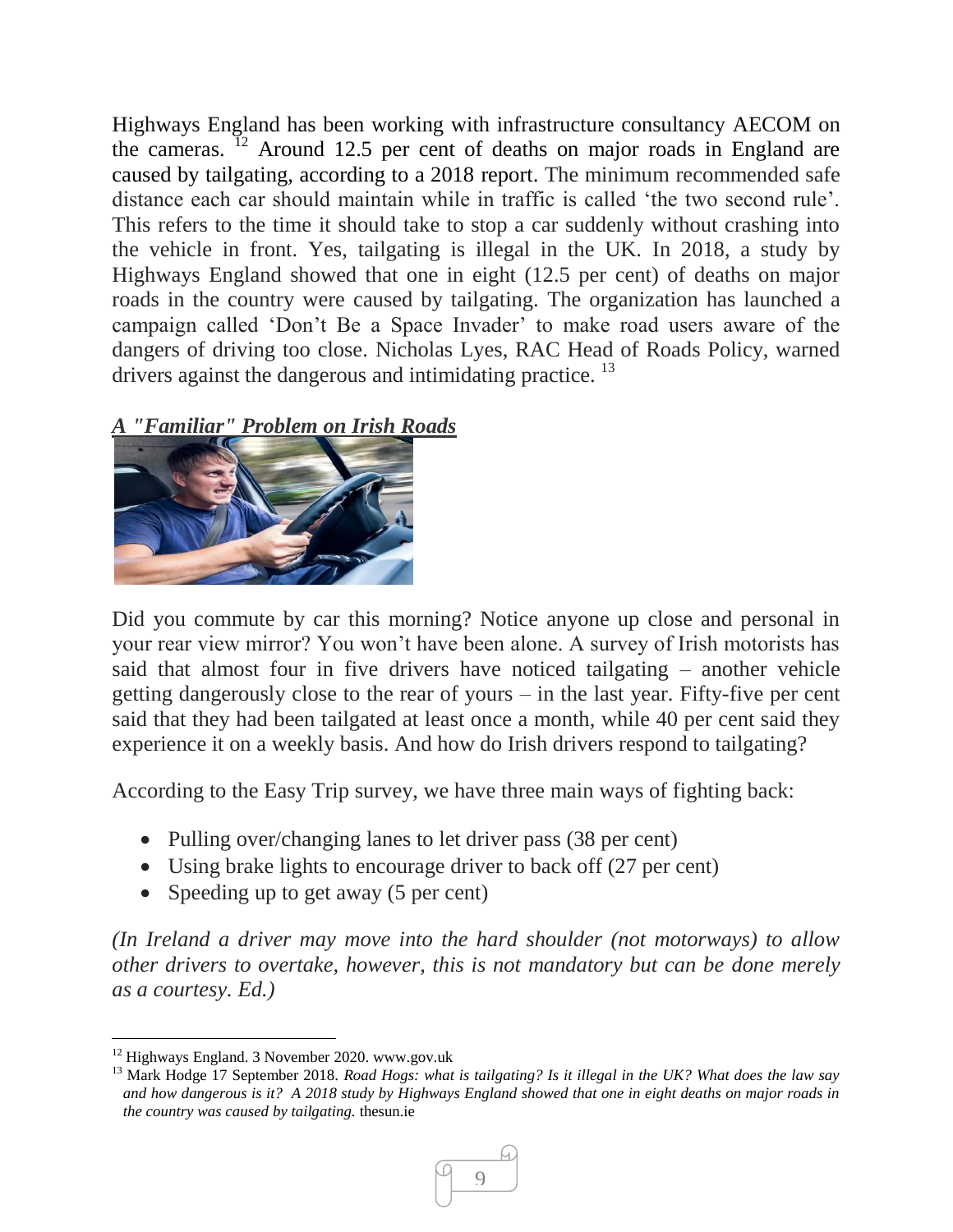Only three out of ten people surveyed admitted that they themselves were responsible for tailgating over the last year  $-53$  per cent of male drivers admitted it, while only 24 per cent of female drivers said they did. Tailgating appears to be more an act of aggression than genuine emergency measure as most said that they did it because they driver in front was "driving too slowly". And if that wasn't rage enough for a busy Tuesday after the last bank holiday, nine out of ten motorists surveyed said that they had flashed lights at a fellow road user to get them to move aside. The minimum recommended following distance between cars in normal conditions should take two seconds to cover. That means that you pick a point (say, a lamp post) and count two full seconds between the time the vehicle in front passes it and when yours does. In wet weather, you should double that time. 14 Nearly half of all drivers are 'an accident waiting to happen', according to a group of experts. Over 40pc drive far too close to the car in front, known as tailgating, their survey found. According to RAC Ireland managing director Robert Taylor, tailgating has become a "familiar" problem on Irish roads. Drivers are increasing the risk by underestimating stopping distances, especially in wet conditions. Those under 24 years are particularly poor, as are urban drivers. The tailgating figures come from a survey of 15,000 vehicles conducted by the National Motorway Month Group in Britain. The results show that in some cases over 70pc of drivers were travelling too close to the vehicle in front. Mr. Taylor said the danger is "compounded" here as almost one-fifth of cars have faulty lights - in many cases brake lights. *"Worn tyres are an even bigger problem. That's according to a survey the RAC conducted in Dublin earlier this year. Motorists would do well to keep their distance,"* he warned. Recent research by the Highways Agency suggests that being too close to the car in front can be a contributory factor in more than one third of all personal injury accidents on the motorway network. Tailgating is also a major cause of road rage.

# *Chevrons on Motorways*

National Motorway Month is an initiative by RAC Foundation and Auto Express Magazine, with support from BSM, the Institute of Advanced Motorists and the Highways Agency, encouraging safer driving. They want further research into an innovative road marking system which appears in some areas to have discouraged tailgating. This involves markings at specific intervals on the road, with roadside signs indicating how many markings signify a safe distance. Part of the tailgating survey was carried out where chevrons were painted on the motorway at regular intervals. The results show that at a stretch of motorway before the chevrons, tailgating was at around 60pc.

 $\overline{a}$ <sup>14</sup> *Back off, buddy: Irish drivers love to 'tailgate'*. (6 May 2014). thejournal.ie

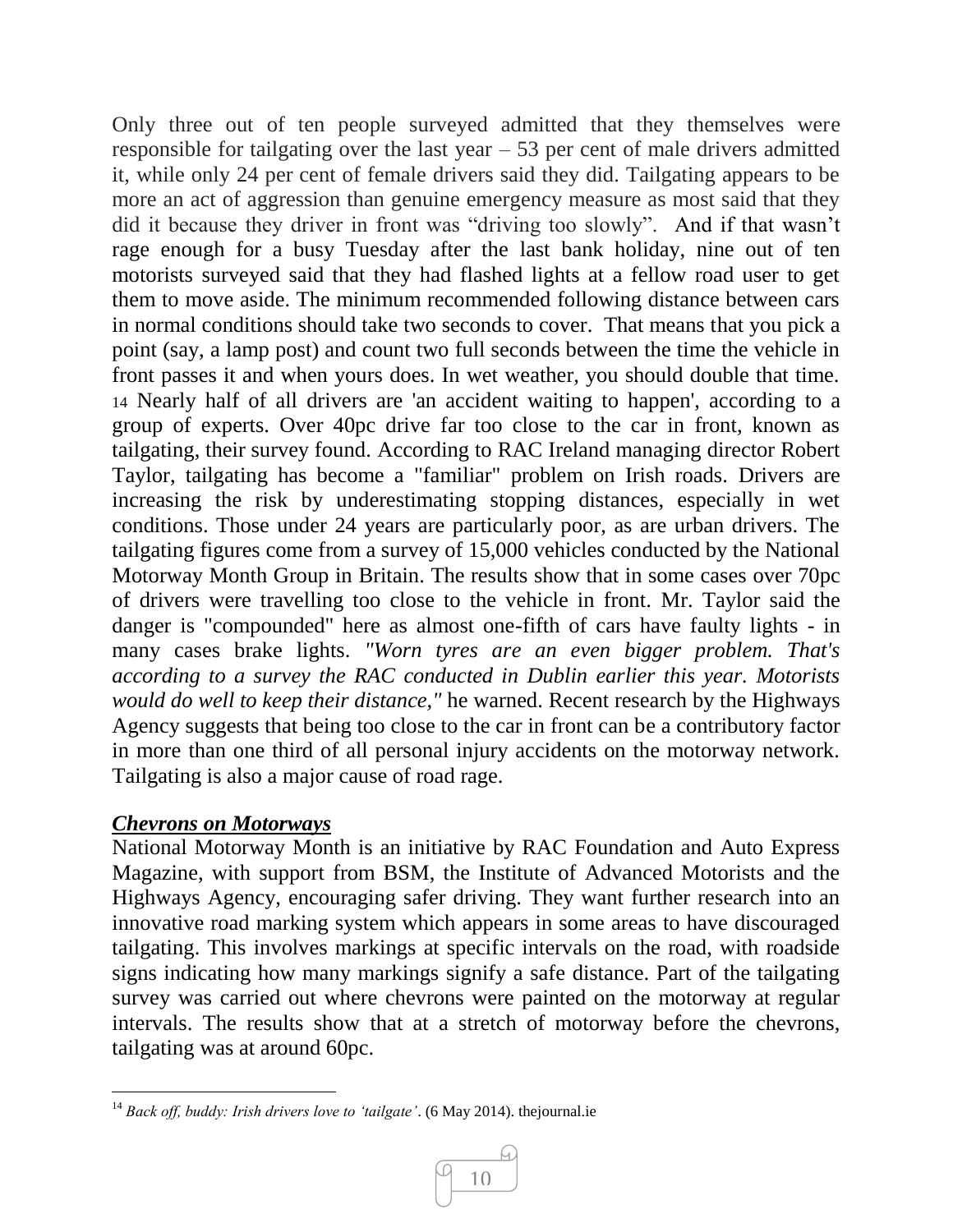By the time they got to the centre of the chevron patch, tailgating appeared to drop off significantly. It picked up again after the chevron stretch, but not to the same extent. This suggests chevrons could have a role to play in changing driver behaviour. A previous study by the influential Transport Research Laboratory has shown accident reduction of 56pc at chevron sites, compared with the same stretch of road before installation. *(Chevrons are encountered on the M1 between junction 16/17 Northampton and Junction 11 Luton. You are advised to keep two chevrons apart. Ed.)* The survey also picked up other poor driving behaviour including people driving while using mobile phones, and children in the back seats without seatbelts or appropriate restraints. 15

# *Conclusion*

In our fast paced world it is often difficult to slow down when there is so much to do in so little time. Tailgating may give the perception of getting ahead, but a basic understanding of motion shows that this is not the case. So, how close is close enough? In the case of this question, the answer is tailgating that is 'too close for comfort'. Driving extremely close to the car in front is called 'tailgating', and is particularly dangerous. If you are being tailgated by someone, then gently ease off the gas and allow the space in front of you to increase. You really don't want to put yourself in a position where you have to brake from being too close to the car in front. The reaction times stated above are typically obtained under ideal circumstances where the person being tested is paying attention to the task at hand. In a real situation the driver could possibly be distracted (e.g. having a conversation with a friend, or singing along to the radio). Reaction time under these conditions might give a more realistic representation of reaction time. An even more realistic estimate would include adding on an estimation of the time it would take to move your foot from the gas pedal to the brake pedal. Since the foot is farther away from the brain than the hand, the reaction time calculation will be increased slightly. Many road traffic accidents are caused by drivers driving too fast and too close to the vehicle in front. It's vital you keep a safe separation distance but how can you judge it? A driver needs to be able to judge a safe separation distance at all times, in all kinds of traffic, in all weather and road conditions. It is much safer for you and the people in front, and your passengers. Plus, if you hit the car in front of you, you are considered to blame. You don't have much choice as to the space left behind you, but you can control the amount of space in front.

 $\overline{a}$ <sup>15</sup> E. Cunningham 2 August 2004. *Tailgating drivers 'an accident just waiting to happen'*. independent.ie